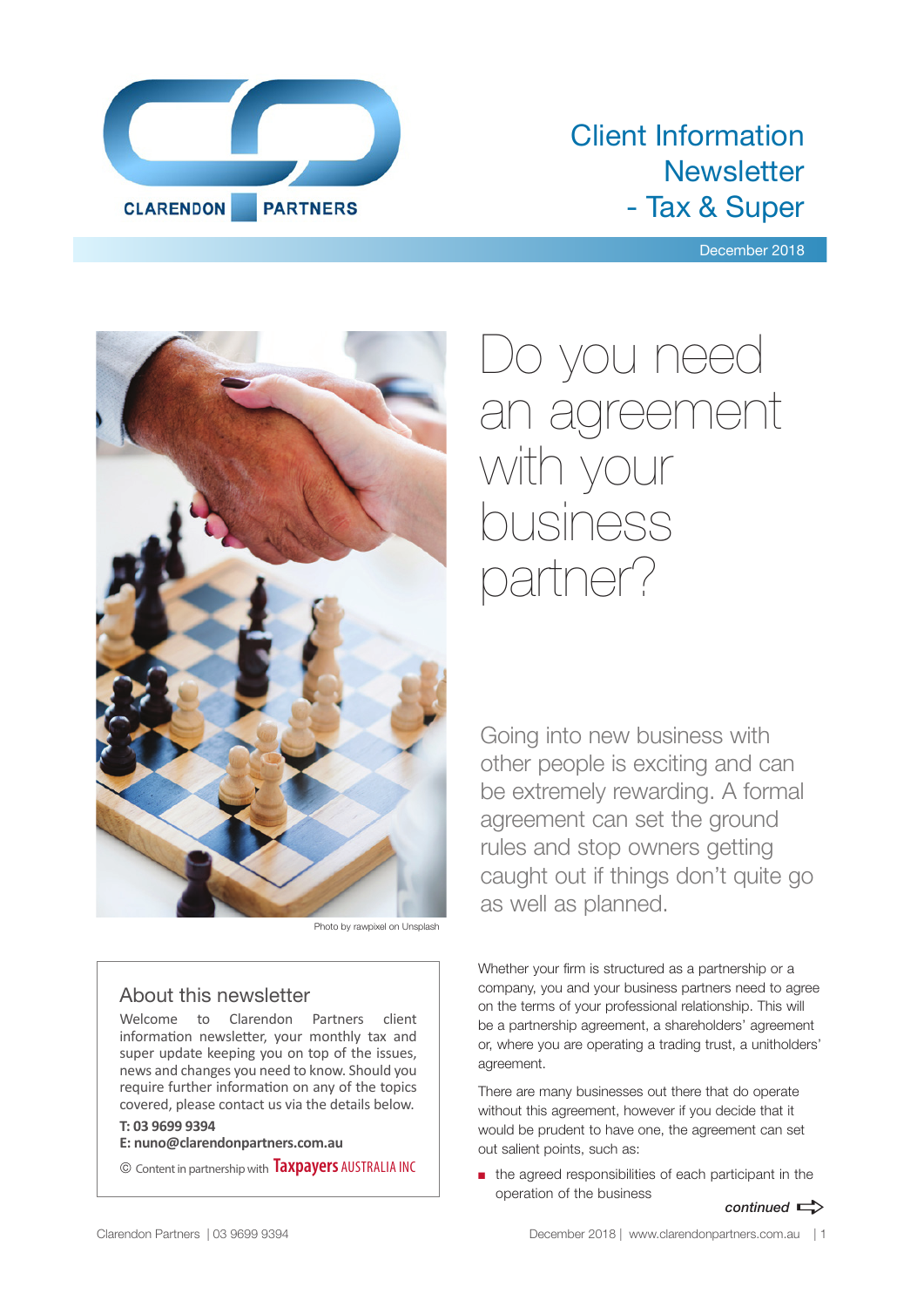#### Do you need an agreement with your business partner? *continued*

- what contribution each participant is bringing into the business — skills, know-how, access to funding and connections
- profit and loss sharing formulae
- consequences of failure to deliver one's responsibilities
- future funding options
- exit mechanisms
- decision making process, including day-to-day business operations and internal matters, such as the remuneration of directors (where there is a company structure), reinvestment of dividends/profits into the business
- short and long term business plans, and
- procedures when one participant becomes incapacitated or dies.

#### WHAT TO EXPECT IF YOU CHOOSE NOT TO HAVE ONE

All relationships start with a "honeymoon" period where everything looks rosy, and everyone puts in their best efforts to make a combined vision a reality. When partners have their blinkers on to create a firm from scratch, they put 100% effort towards a clear common goal.

This common goal, however, may morph into a slightly different creature for individual partners over time. The once clear common goal can become blurry and takes on a different meaning to different partners. Disagreements can surface about how the firm is being run and future plans for the firm, and these can affect the priorities of the business on a day-to-day basis.

It's difficult enough to gain or just maintain market share in today's market, so no business owner can afford the time to deal with internal disputes with partners. These disputes are not only time consuming, but are emotionally draining for everyone involved.

#### WHAT CAN GO WRONG?

Below are some examples of problems that business owners encounter:

■ a major participant whose asset to the business is his/her skills in the trade/profession decides to set up shop in competition but refuses to relinquish his/ her shares in the original business

- a shareholder/partner refuses to inject much needed funds into the business and its expansion is put on hold
- a director refuses to attend board meetings, which makes it impossible for the remaining director(s) to make time-sensitive decisions
- directors refuse to disclose company books to shareholders
- minority shareholders hold out on a potentially profitable sale of the business
- disputes regarding the valuation of shares/interests in the business when a party seeks to sell out
- a partner/director wants to spend more time with family and cash in on his/her efforts, but there is no ready market for a portion of an interest in the firm and pressure is placed on the other partner(s)/ shareholders to sell the whole business
- a director misuses information for his/her own benefit to the detriment of the company
- one partner/director takes up the role of major "fee earner" and the others focus more on business development, and so the question arises as to what is a "fair" split of income/profits, and
- one partner/shareholder is offered a premium for the firm, but the other partners/shareholders hold out with some refusing to consider a sale.

#### WHAT HAPPENS THEN?

Without a partnership, shareholders' or unitholders' agreement, the parties cannot refer to an agreed way to resolve the dispute. The only resort is to apply for a court order to achieve a desired outcome.

Court orders can be sought for (and this list is not exhaustive):

- 1. the dissolution of a partnership
- 2. the winding up of a company
- 3. injunctions to prevent a party from dealing with the assets of the business
- 4. directions as to the conduct of the company's affairs, or
- 5. one shareholder to purchase the other's shares/ interests at a price to be determined by the court.

*continued page 6*  $\Rightarrow$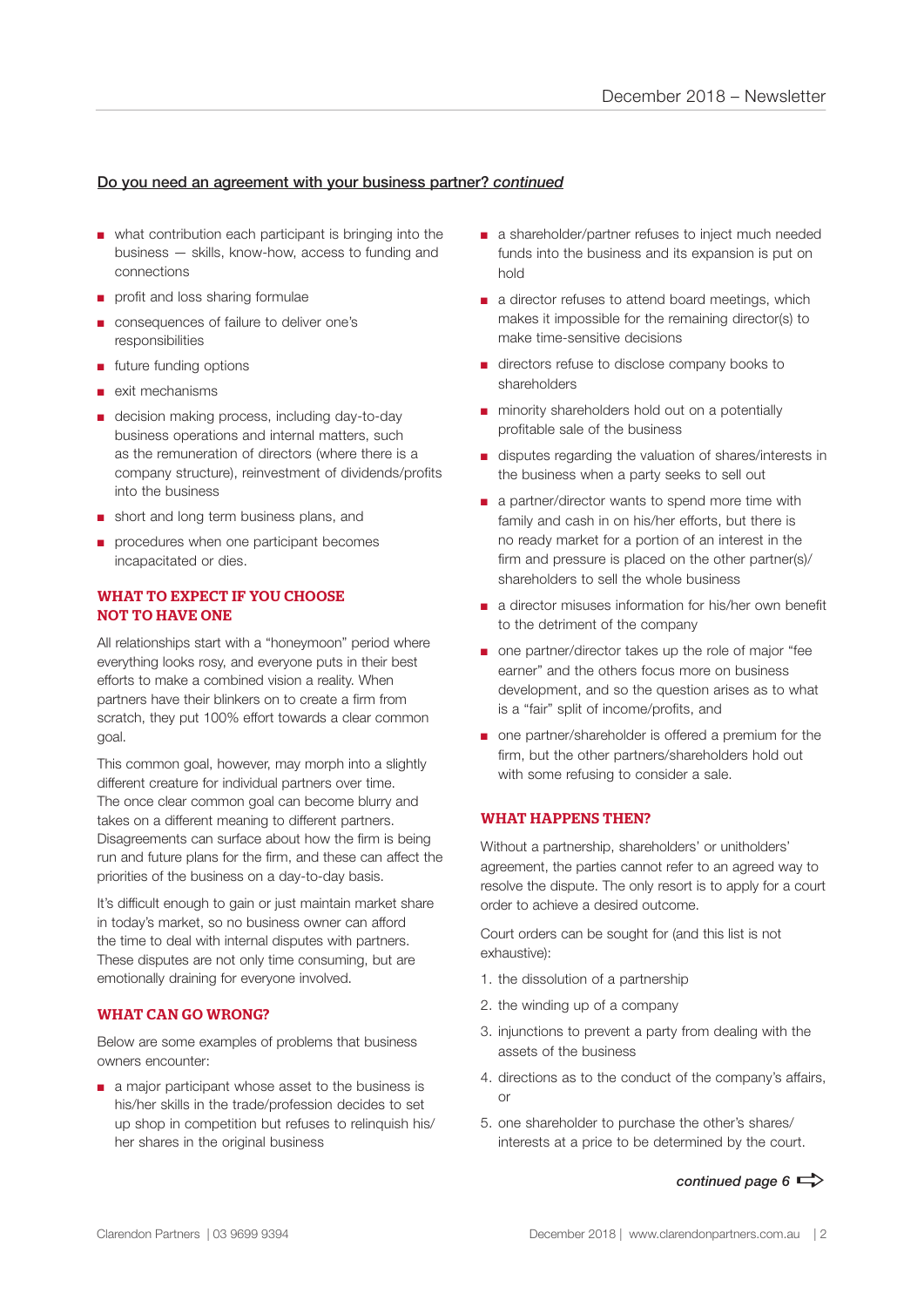

noto by Lance Anderson on Unsplach

Taxpayer alerts are the mechanism by which the ATO lets the general public know that there could be a problem, or a higher risk than usual, in an area of tax planning. It's the taxman's version of those "kangaroos next 10km" road signs, or "black spot" intersection signs.

If you do an internet search of "taxpayer alerts", the search engine will most likely take you to an ATO "legal database" that lists more than 100 taxpayer alert documents, grouped into years and going back to 2002.

The alerts are written principally to let people know about emerging issues that are of concern, and spell out what's under scrutiny (it could be a tax scheme or arrangement, or particular transaction). The alerts should also highlight the aspects that most worry the ATO.

Not every potential concern makes it to being the subject of a taxpayer alert. Nor is it the case that every item that is mentioned in an alert ends up being a real problem. Further examination can uncover a simple benign matter that is of no concern whatsoever. And if this is the case, a notification will be issued to let everyone know.

The sort of features that may lead to an alert being triggered, or at least a concern raised, will typically include:

- Arrangements that seem contrived
- No real underlying business purpose

# Alerts, not alarms

Every now and then you might read or hear about a "taxpayer alert" being issued by the ATO. Taxpayer alerts are the ATO's "early warning" signals to the public about a certain area of concern – it could be about fraudulent schemes, or dodgy investments, or perhaps about a tax minimisation tactic that the ATO has been made aware of and knows will get people into trouble.

- An economic return that seems to rely largely on the tax benefit
- Mechanisms in place for exiting an arrangement before income is generated
- Passing income through a tax-exempt body such as a charity
- Schemes involving tax havens.

The taxpayer alerts are not law and are also not to be confused with the ATO's "public rulings". But once investigations are done and consideration is made about where the ATO stands on an issue, a "ruling" or a "determination" will be made and distributed, or an alert will be withdrawn if it's subsequently found not to be of concern to the ATO. Generally a notification will be published either way.

Where a subsequent tax ruling has been issued or a decision has been made, the alert will have a link to that.

Anyone who is thinking about entering into a scheme or tax arrangement that ends up being the subject of a taxpayer alert can ask for a formal determination from the ATO, or request a private ruling on the issue (although the ATO does not always have to issue a private ruling). A taxpayer alert should also name the tax officer involved, so you can contact that officer for advice or ask us to do this for you. $\blacksquare$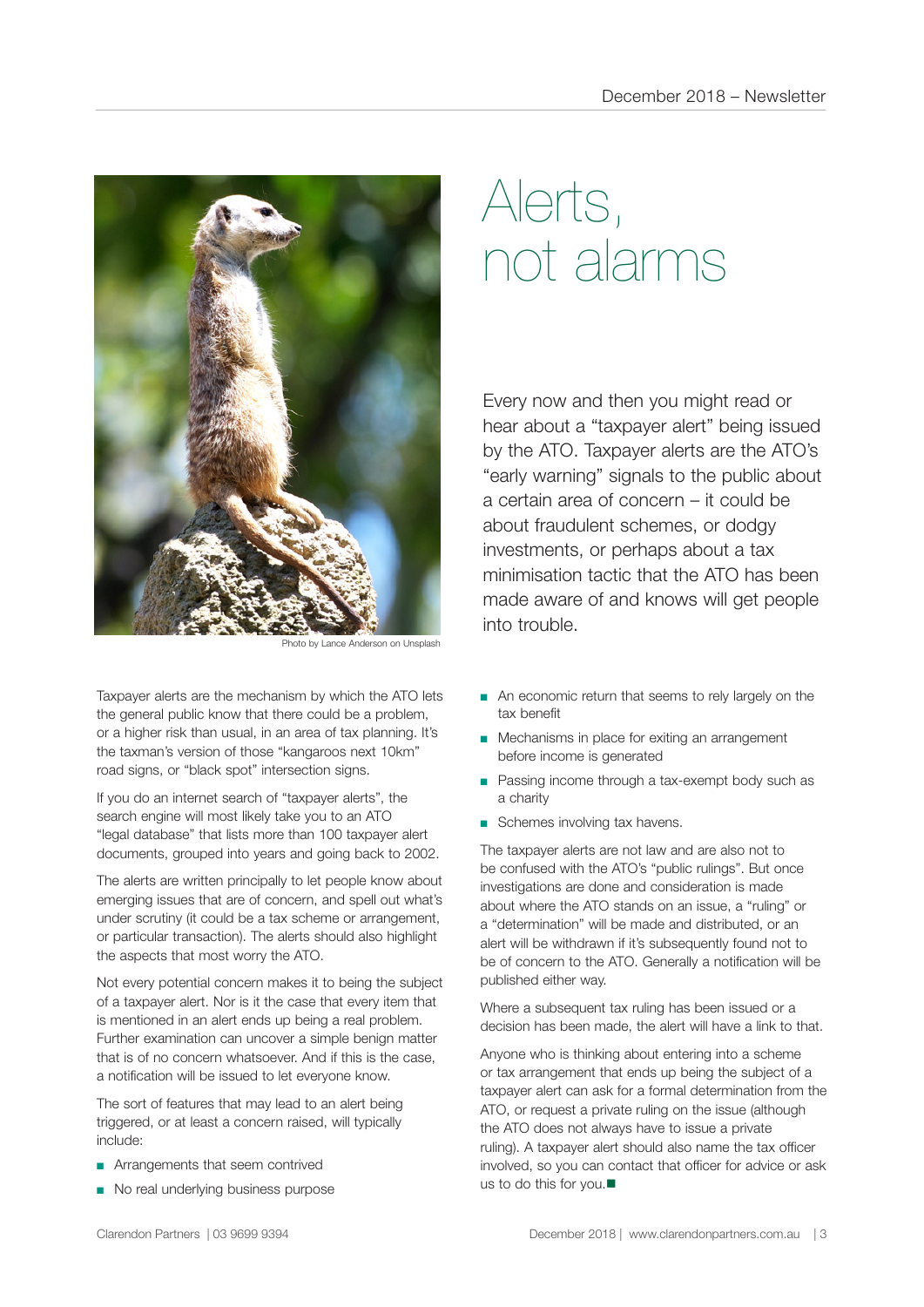

Investors must consider a range of tax laws de<br>with income, assets and deductions. Even the<br>term "income", the meaning of which most of nvestors must consider a range of tax laws dealing with income, assets and deductions. Even that us would assume, can take on nuanced shades of meaning when considered in regard to investment. For example, investment income earnings such as dividends and interest are typically considered ordinary income. Franking credits, net capital gains and net trust distributions are "statutory" income.

Ordinary income is typically income that is regular, periodic or recurrent. Returns on property such as interest, rent or dividends are considered ordinary income. Statutory income is income that is not ordinary income but is recognised as income because of a provision of the tax law (such as the circumstances mentioned above).

Taxpayers with investments have been found to occasionally make some common mistakes when preparing their income tax returns, including, but not limited to, the following:

- cash management trust income is often declared in the income tax return as interest rather than a trust distribution. Cash management trusts distribute net income in the same manner as other trusts. A statement should be obtained at year end from the financial service provider indicating the gross distribution and any management fees deducted attributable to the tax year
- listed investment trust dividends often include a listed investment company capital gain. A deduction is available to investors that have access to the CGT

Photo by Sweet Ice Cream Photography on Unsplashh

discount rate. The deduction is equal to 50% of the capital gain for individuals and trusts and 331/3% for superannuation funds

- $\blacksquare$  trust distributions often record the taxable distribution on the annual tax statement using the 50% CGT discount. However the statement may not accurately reflect an investing taxpayer's investment structure and period of ownership. Make sure that:
	- you have held the asset for at least 12 months
	- you are eligible to use the 50% CGT discount rate, and
	- the capital gain is grossed up in the tax return before the discount is applied.

Also be aware that those who receive franked distributions often fail to consider the "holding period rule" when determining their entitlement to franking credits. The holding period rule requires you to continuously hold shares "at risk" for at least 45 days (90 days for certain preference shares) to be eligible for the franking tax offset.

A related issue is where taxpayers often incorrectly apply the "small shareholder exemption" to entities other than individuals when determining eligibility to franking credits. Under the small shareholder exemption the holding period rule does not apply if your total franking credit entitlement is below \$5,000.

Also, investors often fail to adjust the cost base of their units in a unit trust or managed fund for tax deferred distributions received.

#### $control \implies$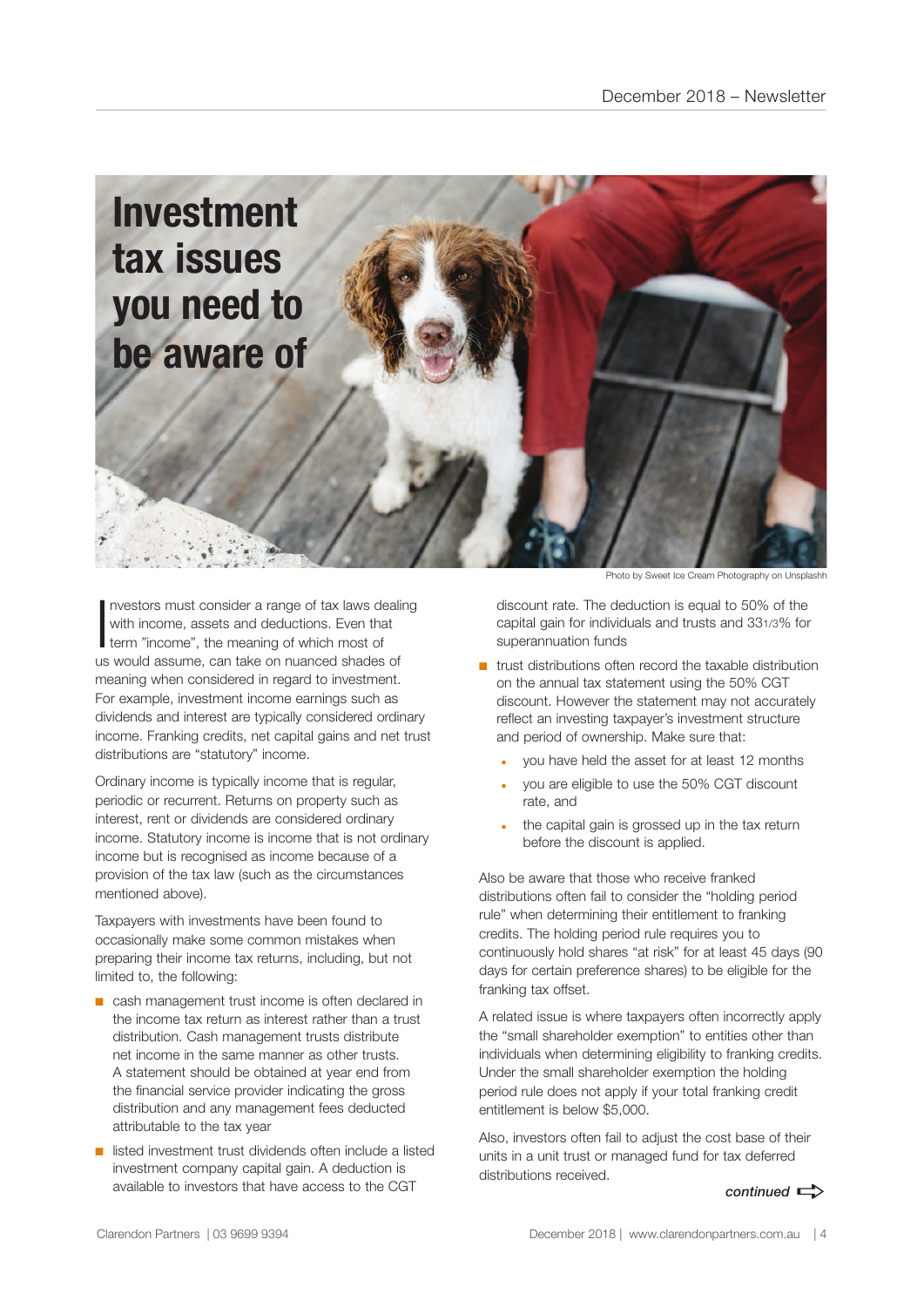#### Investment tax issues you need to be aware of *continued*

#### OTHER ISSUES

There are certain other tax issues facing those in receipt of investment income — not every investor, but enough to warrant keeping an eye on the following issues just in case they may affect your tax outcome.

#### Promoter penalties

Penalties apply to promoters of tax avoidance and tax evasion schemes, otherwise known as tax exploitation schemes. The rules impose substantial penalties to individuals and corporations that market a scheme and receive consideration in respect of that marketing.

While promoter penalties do not apply to investors in a particular scheme, any tax benefits realised by investors can potentially be cancelled by the ATO's anti-avoidance rules.

#### Foreign tax issues

In some instances, investments by residents in one country made in another country may be taxed in both countries (subject to any "double tax agreement" between the relevant countries). To prevent double taxation, Australian taxpayers are entitled to claim a non-refundable foreign income tax offset for foreign tax paid on an amount included in their assessable income, referred to as a "double-taxed amount" for the purposes of this tax offset.

The foreign tax offset is limited to the lesser of foreign income tax paid and the "foreign tax offset cap". The cap is calculated by determining the Australian tax payable on the taxpayer's double-taxed amounts. As an alternative to calculating the cap, the taxpayer can choose to use a \$1,000 minimum cap.

#### Goods and services tax

Share traders are generally not required to register for GST. Although share traders are carrying on an enterprise, because GST turnover is defined to exclude "input taxed" supplies (generally share sales are input taxed), the requirement to register will only exist if taxable supplies from other sources exceed the \$75,000 GST registration threshold. Where an enterprise is being carried on, an investor can register for GST voluntarily where the registration threshold is not met. However, there may be limits on the refund of input tax credits for financial supplies.

#### Losses

Current year income losses arising from the negative gearing of investment income can generally be offset against other current year income. If current year income is insufficient to fully use the investment losses, income losses may be carried forward to be offset against future income subject to certain loss rules (such as for a trust or company). Capital losses may only be offset against capital gains. If there are insufficient capital gains in a year to absorb a capital loss, the excess capital loss may also be carried forward and used in later years.

#### Non-resident withholding

Non-residents are not required to provide a TFN to investment bodies as TFN withholding rules do not apply. However, they will need to advise the investment body that they are a non-resident.

Non-residents are subject to non-resident withholding tax on specified types of income. Withholding tax is payable on interest, unfranked dividends, royalties or fund payments to non-resident unitholders of managed funds. Generally the payer is responsible for withholding, reporting and remitting the amounts to the ATO.

#### Records and substantiation of expenses

Taxpayers are required to keep records for taxation purposes for five years. Typically the records to be retained include receipts, accounts, property records and other documents that relate to assessable income (for example, PAYG payment summaries, interest and dividend statements). Failure to keep records may attract a penalty from the ATO.

#### Tax file number (TFN)

Australian taxpayers in receipt of investment income who lodge returns with the ATO are allocated a TFN. Non-resident investors from a country that has a double tax agreement with Australia will have withholding tax deducted at the applicable tax rate, which is typically lower than for residents of a country with which Australia has no double tax agreement. An Australian TFN is not required if the investment income relates to interest, dividends or royalties or certain managed fund distributions. Non-residents in receipt of this type of income do not usually prepare an Australian tax return. This differs from investments in other types of income, such as income from real property where a TFN and tax return are required.

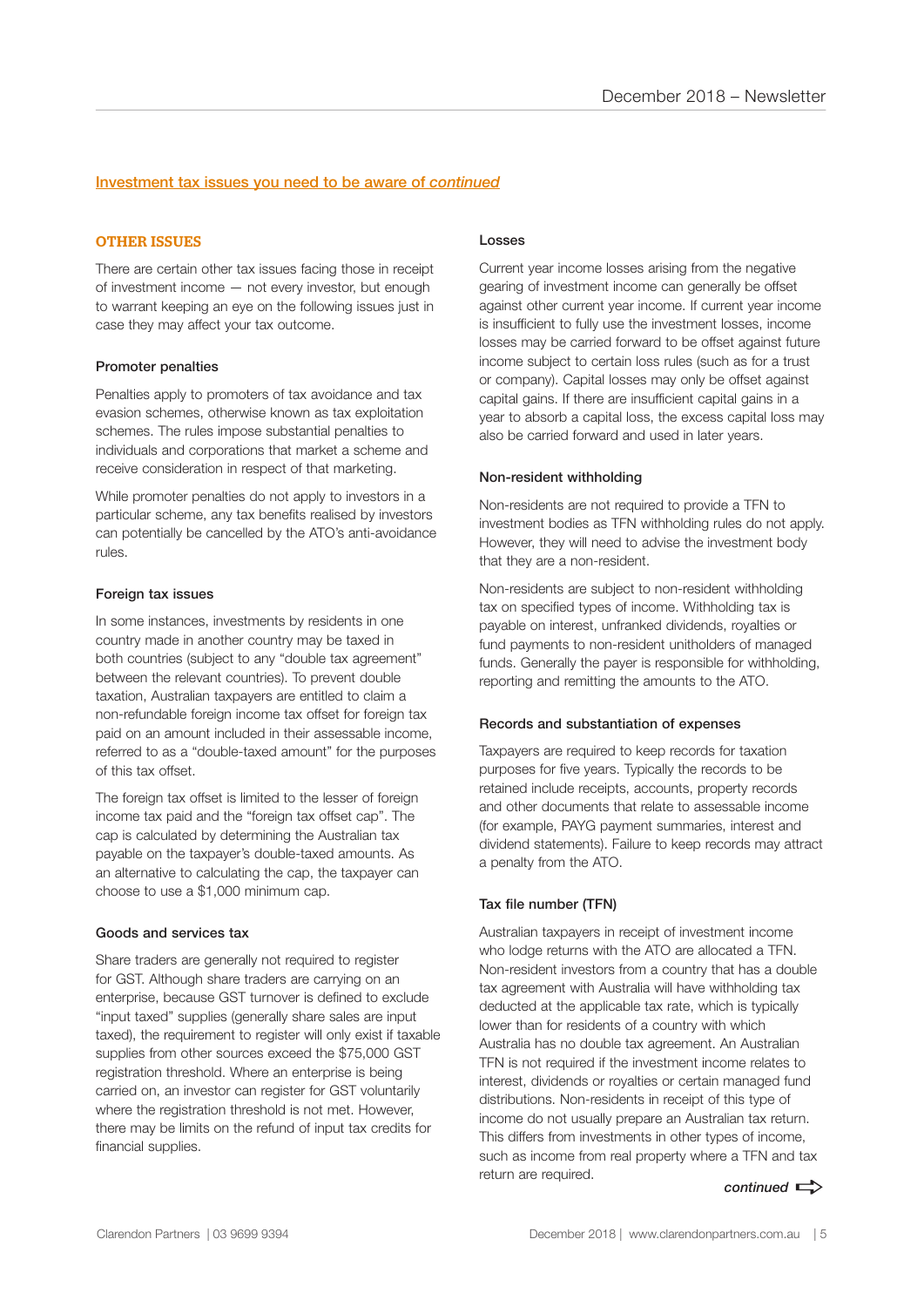#### Investment tax issues you need to be aware of *continued*

#### Tax file number withholding

Investment bodies such as banks are required to withhold tax from investment earnings where the taxpayer does not quote a TFN or Australian business number. TFN withholding tax is refundable on provision of a valid TFN or on lodgement of the income tax return.

NOTE: Closely-held trusts (including a family trust) need to withhold amounts from trust distributions at the top marginal tax rate where beneficiaries have not provided a TFN to the trustee by the time of the entitlement. The trustee is required to report to the ATO the TFN details of beneficiaries who become presently entitled to trust income.

#### Wash sales

A wash sale is an arrangement in which essentially the same asset is sold and immediately repurchased, or where an asset is sold to an associated taxpayer such as a spouse or family trust so that, broadly, the investor's economic position is unchanged. Where the dominant purpose of a "wash sale" is to crystallise a capital loss, the ATO indicates that its "Part IVA" may be applied to deny a deduction for the loss. (Basically, Part IVA is an umbrella clause in the tax rules so that the ATO can deny a tax benefit where an arrangement is entered into with the obvious sole or dominant purpose of gaining that benefit.)  $\blacksquare$ 



Do you need an agreement with your business partner? *continued from page 2*

More often than not, parties cannot agree on the way forward and hence any court order obtained will only seem to serve the purpose of one of the parties, rendering the parting of ways less than amicable.

Needless to say, initiating proceedings in courts involves legal costs to obtain advice, and most important of all, your business is left in limbo while you are sorting out your issues with your business partner who now has more important concerns/interests than the business that you created together.

It is invariably the remaining shareholders/partners/ unitholders who want to continue with the business in such instances who will suffer the most.

While no-one can anticipate all dispute scenarios that can crop up, it's always best to have the ground rules set right with your business partners before taking the leap together.

#### NEXT STEPS

It is worthwhile spending the time with your potential business partners to discuss at least the following:

- 1. the vision, mission and values of the business (sounds cliché, but really these underpin all business decisions to be made)
- 2. the initial set up costs, ongoing financial requirements
- 3. marketing plans to create your niche in the market, put your services in front of your target audience to elicit engagement and response
- 4. possible strategic alliances with other professionals
- 5. whether employees will be recruited and, if so, pro forma terms need to be averted to
- 6. the partners' respective roles in the business, perhaps setting initial KPIs
- 7. remuneration of the partners
- 8. contingency plans when one or more partners become incapacitated
- 9. create "liquidity" by setting out exit procedures
- 10. have tag-along and drag-along clauses so that the business/company can be sold upon the occurrence of a triggering event
- 11. business succession planning
- 12. restraints that will apply upon termination of the relationship, and
- 13. how the business will be valued upon termination (a valuer or a firm can be nominated in the agreement).

Once the foundation of the professional relationship is laid out, the agreement should be documented and signed by all parties.

No one wants to think that a partnership will sour or that anyone's focus will shift from the common goal and doing what's best for the business. However, there's rarely anything that's guaranteed in business. Putting an agreement in place straight up could save a lot of time, cost and emotional drain down the track.  $\blacksquare$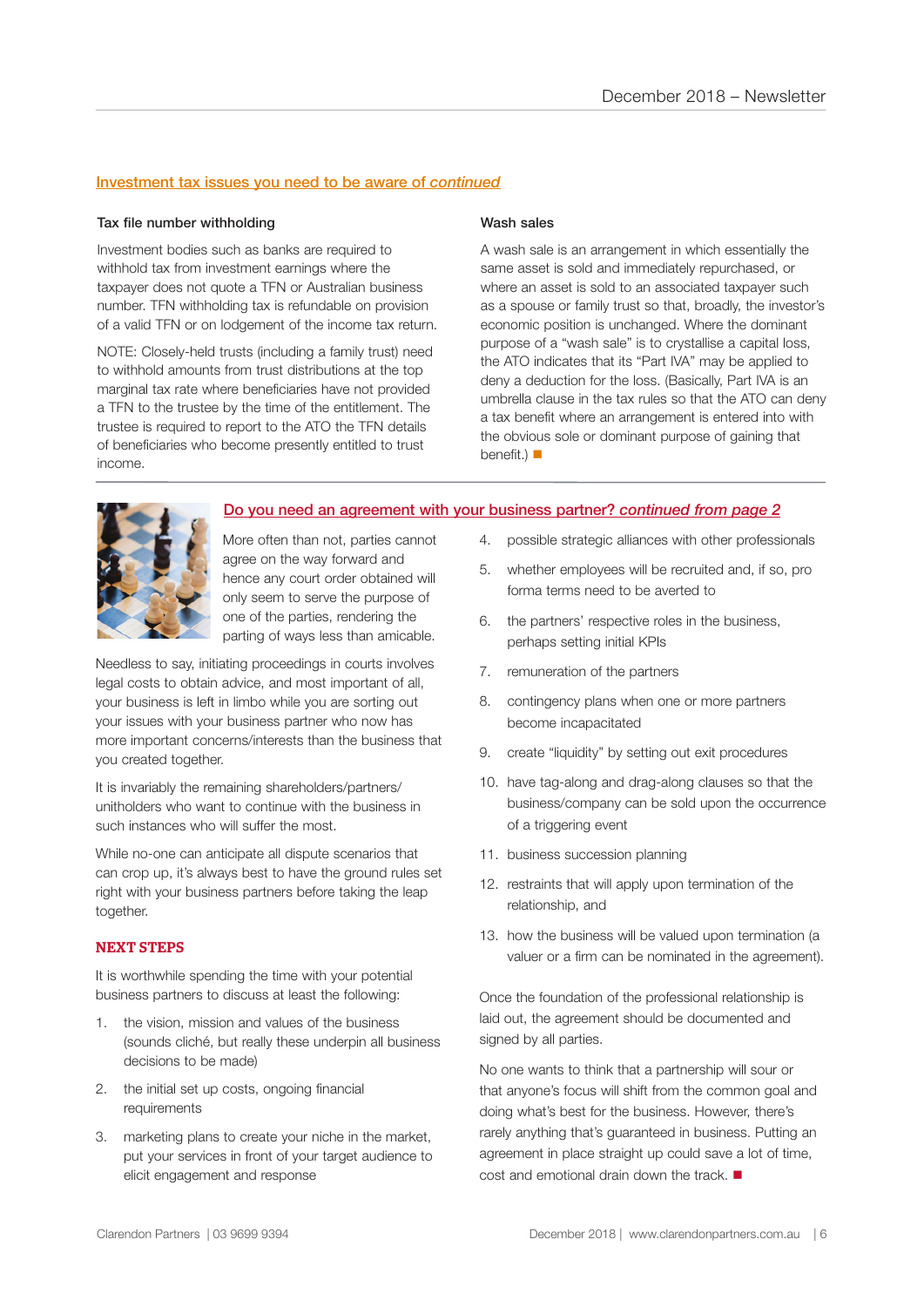### **Consumers** compensated by financial institutions still need to consider tax

With the ongoing financial services Royal Commission, and likely future cases brought before various courts for compensation — or indeed the present building of class action lawsuits on the back of various revelations to come out of the Royal Commission — the ATO has felt the need to run over the rules (as they stand) regarding the taxation of compensation paid to individuals for advice from financial institutions.

The ATO says that taxpayers will need to consider certain tax consequences if they have personally received compensation from a financial institution because they:

- received advice from the institution that was found to be inappropriate, or
- **•** paid for advice that they did not receive.

The ATO says the tax treatment of the compensation depends on what the compensation is being paid for, and how an investor holds (or held) the investments.

A compensation payment can include some or all of:

- compensation for loss on an investment
- a refund or reimbursement of fees
- interest.

The compensation may relate to multiple investments, with different amounts of compensation granted against each one. The ATO says an individual will generally be required to consider the tax consequences of each compensation amount separately.



Photo by Cayley Nossiter on Unsplash

#### COMPENSATION FOR LOSS ON AN INVESTMENT

You may receive compensation for a loss amount if the value of your investments is lower than it would have been if you had received appropriate advice. There are different tax treatments depending on whether the compensation relates to investments you have disposed of or existing investments.

#### COMPENSATION FOR INVESTMENTS YOU HAVE DISPOSED OF

When an investor disposes of an investment, a capital gain or loss may be realised, which is generally reported in the financial year the asset was disposed.

The compensation can be treated as additional capital proceeds relating to the disposal of those investments. If you have more than one investment, you will be required by the ATO to apportion the additional capital proceeds to each disposal.

Most investors will be Australian residents for tax purposes, so if the compensation relates to investments held for at least 12 months you will be entitled to the 50% CGT discount. You may therefore need to request an amendment to your tax return to reflect the additional capital proceeds if the compensation relates to disposing of investments in a previous financial year.